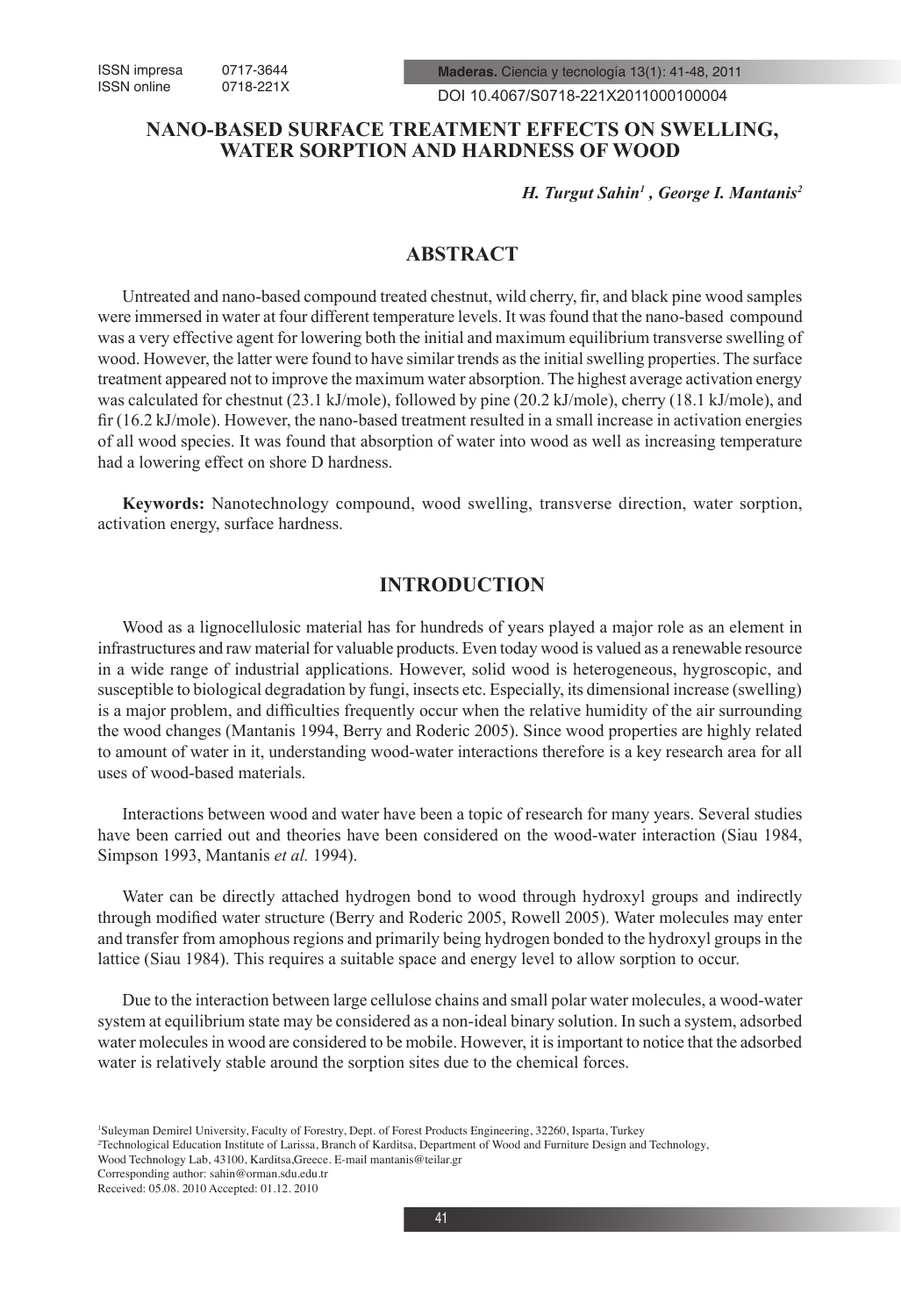#### **Maderas.** Ciencia y tecnología 13(1): 41-48, 2011

A number of studies on sorption theories relating to wood-water system have been proposed in the literature (Mantanis *et al.* 1994, Ishimaru and Lida 2001, Albert *et al.* 2005, Sahin 2007). However, most of the approaches provide some equations for correlating data through curve fitting and ascribe this to the complexity of the polymeric structure of wood. A well-stated approach developed to describe wood swelling by water and organic liquids is that of Mantanis (1994), which has been employed by several researchers (Rowell 2005, Sahin 2007 and 2008a).

Α number of approaches have been used so as to reduce the swelling of wood. The varying moisture content of wood results in dimensional and conformational instability, which can compromise the performance of other materials combined with wood, such as adhesives and surface coatings. Until recently, these shortcomings were addressed by impregnating wood with appropriate hydrophobes and other chemicals (Kumar 1994, Rowell 2005, Hill 2006). In addition, wood can be modified chemically or thermally so that selected properties, such as dimensional stabilisation, be improved in a more or less permanent fashion (Hill 2006).

An option to further reduce the swelling of wood in end-uses is to exploit the solutions that nanotechnology can offer today. Employing nanotechnology on wood can result in a next generation of products having hyper-performance and superior service ability when used in severe environments, since it is well known that the cell wall of wood exhibits porosity of molecular scale dimensions due to the partial filling of space between the cellulose microfibrils by lignin and hemicelluloses (Wegner *et al.* 2005, Wegner and Jones 2006). Due to their small size such nanoparticles can deeply penetrate into the wood, effectively altering its surface chemistry and resulting in a high protection against moisture (Mantanis and Papadopoulos 2010a, 2010b).

The aim therefore of this study was to examine the influence of a nano-based surface compound on several wood species when immersed in water by measuring average transverse dimensional changes, water absorption and surface hardness. Through this study, we hope to bring light on how the wood-water interaction changes during swelling and how to monitor these changes through the use of conventional measurements.

## **MATERIALS AND METHODS**

Four different wood species, two softwoods and two hardwoods, were used in these experiments. Chestnut (*Castanea sativa*) and wild cherry (*Prunus avium*) were supplied from the Black sea region of Turkey, while fir (*Abies cephalonica*) and black pine (*Pinus nigra*) were supplied from Pindos, Grevena area, of Greece. Five samples from each species were cut into 20 mm (tangential)  $\times$  20 mm (radial)  $\times$  15 mm (longitutinal) blocks from sapwood and oven-dried for 48 hours at 50°C prior to experiments.

By measuring dry volumes and weights of fir, black pine, cherry, and chestnut blocks densities of  $410 \text{ kg/m}^3$ , 520 kg/m<sup>3</sup>, 520 kg/m<sup>3</sup>, and 600 kg/m<sup>3</sup> were estimated, respectively.

A new nano-based compound, namely SurfaPore™ W, was supplied by NanoPhos SA (Lavrio, Greece) and selected in order to investigate the potential of improving thickness swelling (TS) of the wood samples. SurfaPore<sup>™</sup> W is a water based formulation designed to harness the power of nanotechnology in order to preserve absorptive wooden surfaces. The formulation consists of three different nanoparticle sizes, specially designed to penetrate into the wood mass. The finest nanoparticles are intended to penetrate through the capillaries and bond with the hydroxyl groups of the cellulose content. The larger nanoparticles are intended to penetrate at the appropriate depth and react with the wood polymers. Finally, the formulation is completed by a nano-emulsion of paraffin that is intended to ensure surface protection. This nanocompound is composed of metal oxides; namely, titanium dioxide and zinc oxide. The physical and chemical properties of this nano-based compound can be found elsewhere (Mantanis and Papadopoulos 2010a, 2010b).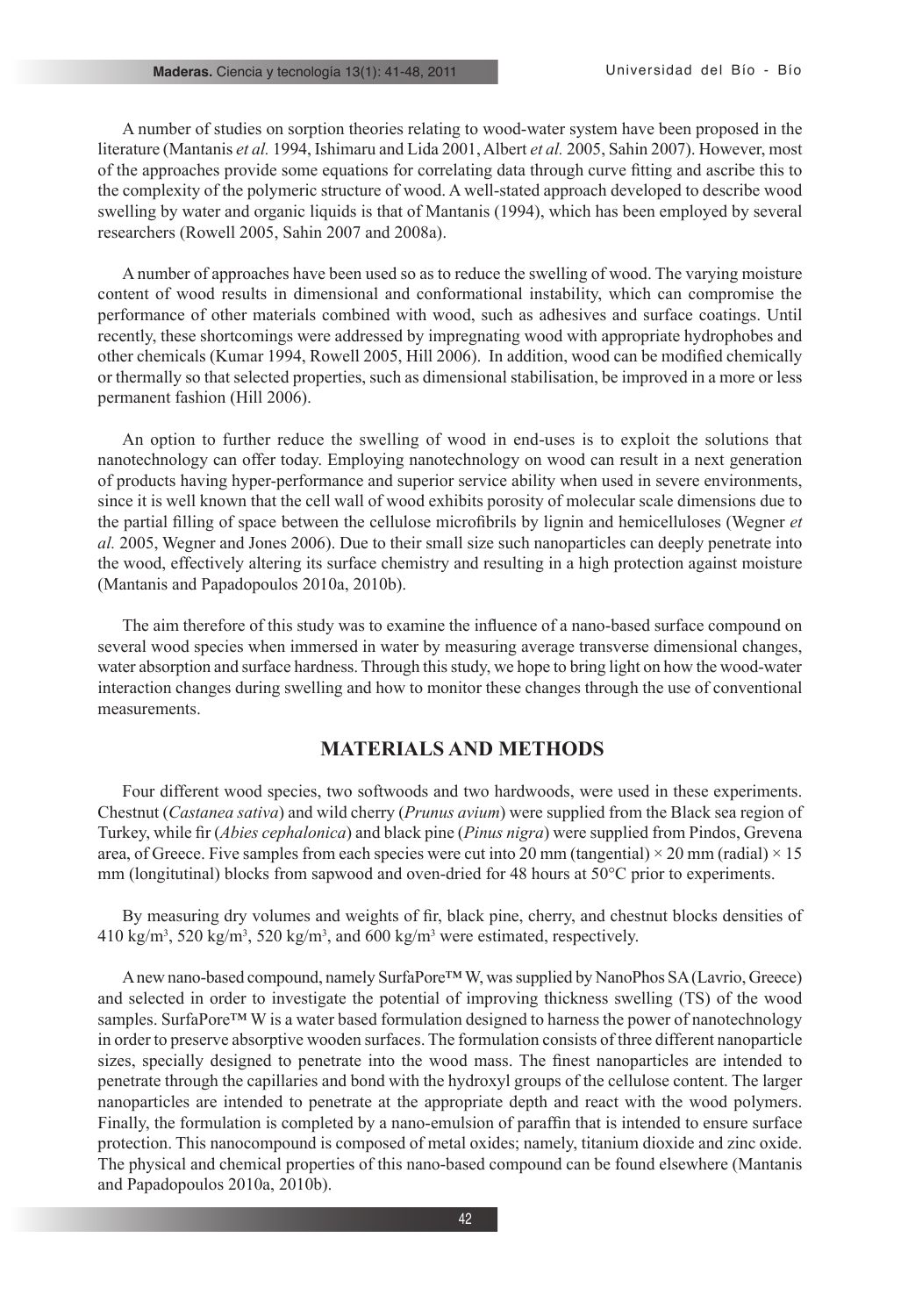The wood samples were immersed in distilled water at four different temperatures, that is, 23, 50, 75, and  $100^{\circ}$ C ( $\pm$ 5 $^{\circ}$ C), respectively. The average initial (5 min) and average maximum equilibrium transverse directional swelling properties were determined, waited till there was no more swelling. Wood swelling in the radial and tangential direction, usually called the transverse direction, is always much higher than that in the longitudinal direction and usually the former is taken into consideration for monitoring dimensional changes. Hence, transverse directional swelling of each wood species was calculated as the average of the radial and tangential swelling values.

After maximum equilibrium swelling measurements, wet samples were air-dried  $(23\pm2\degree C)$  for 48 h and then they were dried in an oven for 24 h at  $105^{\circ}C$  ( $\pm 3^{\circ}C$ ) for the determination of the final weight and hardness properties.

Rowell and Ellis (1977) stated that wood treated with chemical agents may impart dimensional stability in water. However, they suggested that it might be better to determine dimensional stability of wood after the first soaking cycle. Further soaking cycles could give misleading results because the first soaking cycle removes most of the agents that have bound to wood cell wall constituents (Mantanis and Papadopoulos 2009b). Therefore, after the first soaking cycle of the samples, the effects of nanoparticulate treatments on dimensional changes were measured, and these were compared with the untreated samples.

All swelling measurements were made with a Mitutoyo-500 caliper  $(\pm 0.02 \text{ mm})$ . Using the methodology developed by Mantanis (1994) and Sahin (2007), the activation energy of wood was calculated by using the Arrhenius equation. A complete description of the Arrhenius equation as well as the calculation methodology of the wood activation energy (EA) from an Arrhenius plot is given elsewhere (Mantanis 1994). The average transverse activation energy of wood species was measured by using the average of both tangential and radial EAs.

For measuring surface hardness properties of wood, a Shore hardness (Scale D) instrument was utilised. The surface hardness properties of both untreated and nano-based compound treated samples were measured at wet stage, higher than the fiber saturation point, and at dry stage (air-dry), seperately. For each direction, five measurements were made. The average surface Shore-D hardness properties were calculated by using the following equation:

*Shore-D Hardness (Degree) = (Tangential hardness + Radial hardness) ÷ 2* (1)

## **RESULTS AND DISCUSSION**

Table 1 shows the average swelling in the transverse direction of untreated and nano- based compound treated wood at varying temperatures and times. The measurements showed that the nano-based compound is an effective agent for lowering the initial swelling rate of wood. However, the greatest initial swelling improvement was determined at  $23^{\circ}$  C (room temperature) for fir (56.1%), followed by pine (47.6%), chestnut (30.7%), and cherry (20.4%). No statistical analysis was carried out in these results. Increasing the temperature typically resulted in a higher initial swelling rate in both untreated and treated samples. This is probably related to wood-water interactions, since reaction mechanism in the wood-water system primarily depends on the chemical interactions between those; it is probable that increasing kinetic energy in wood-water system results in easier accessibility of water to the bulk of wood.

The maximum equilibrium transverse swelling properties of wood were found to have similar trends as the initial swelling properties; that is, increasing water temperature usually influenced more swelling for both untreated and nanocompound treated samples. However, the nanocompound treatment resulted in some improvement effect on wood species at different temperature levels. The greatest maximum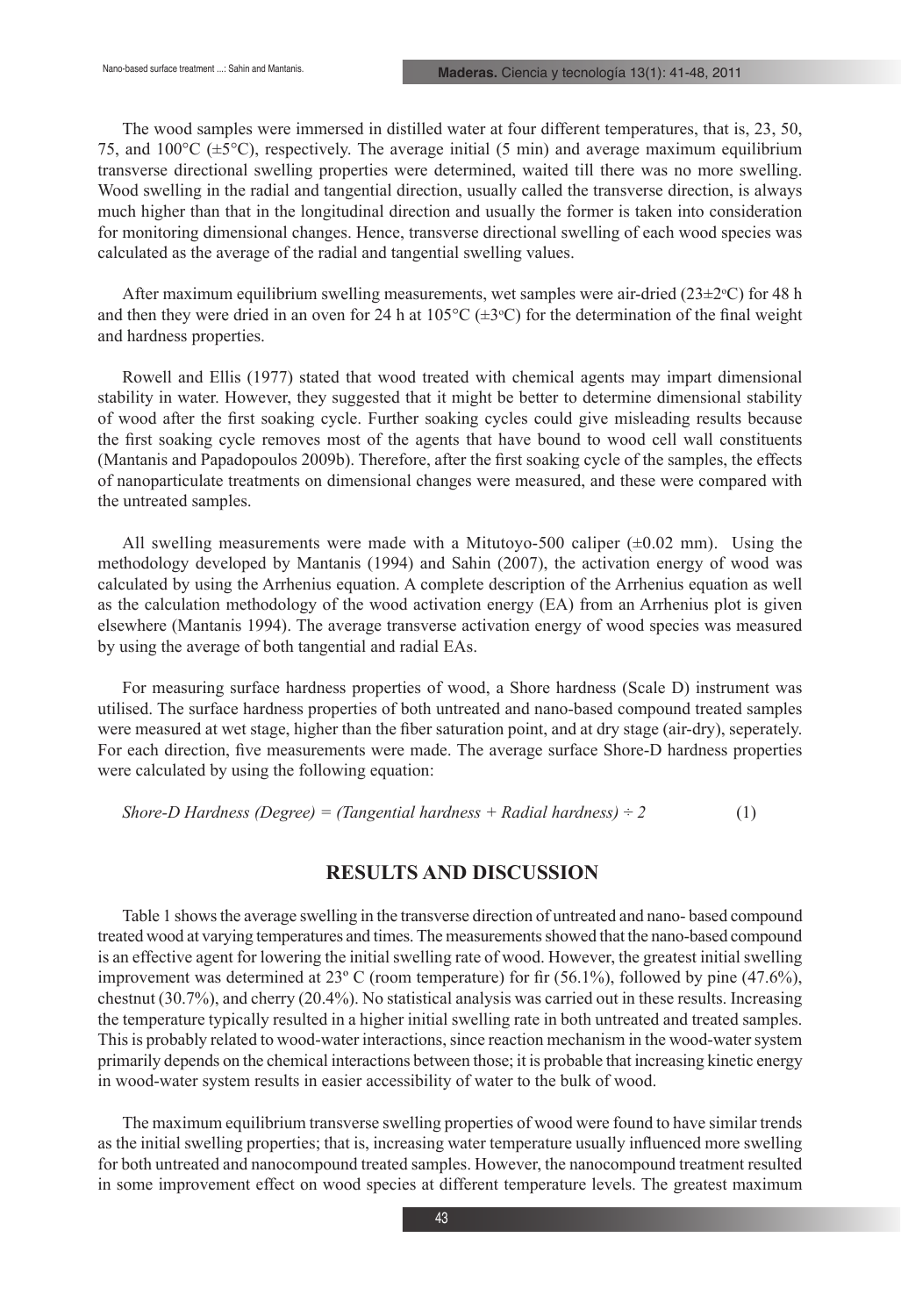equilibrium transverse swelling improvement was determined for fir at 100º C (13.2%), for pine at 50ºC  $(11.1\%)$ , for cherry at 75° C (32.1%) and for chestnut at 100° C (15.9%), respectively. It is assumed that the nano-based compound treatment acts on the wood-water interaction possibly with its molecules reducing the surface energy, hence, promoting the dimensional stability with water. However, when enough energy had been generated in the wood-water system such as, increasing temperature and/or reaction time, it affected the broken nanoparticulate-wood bonds, resulting in an increase in volume (swelling). It has already been well demonstrated that increasing temperature can have detrimental effects on wood surface agents (Sahin 2008b). The result found with the nano-based compound treatment in this study is in very good agreement with similar results found in the literature (Mantanis 1994, Sahin 2008b, Mantanis and Papadopoulos 2010b).

| <b>Temperature</b>                          | Fir  |      | <b>Pine</b> |      | <b>Cherry</b> |      | <b>Chestnut</b> |      |  |  |  |
|---------------------------------------------|------|------|-------------|------|---------------|------|-----------------|------|--|--|--|
| $(^{0}C)$                                   |      |      |             |      |               |      |                 |      |  |  |  |
| Transverse Swelling after 5 minutes (%)     |      |      |             |      |               |      |                 |      |  |  |  |
|                                             | Unt. | Trt. | Unt.        | Trt. | Unt.          | Trt. | Unt.            | Trt. |  |  |  |
| 23                                          | 2.28 | 1.46 | 1.34        | 0.84 | 1.32          | 1.05 | 1.56            | 1.08 |  |  |  |
| 50                                          | 3.2  | 2.9  | 1.8         | 1.35 | 1.65          | 1.34 | 1.8             | 1.17 |  |  |  |
| 75                                          | 3.73 | 3.63 | 2.0         | 1.67 | 1.78          | 1.51 | 2.43            | 1.92 |  |  |  |
| 100                                         | 5.2  | 4.48 | 2.4         | 2.05 | 2.21          | 1.77 | 2.89            | 2.12 |  |  |  |
| Transverse Maximum Equilibrium Swelling (%) |      |      |             |      |               |      |                 |      |  |  |  |
| 23                                          | 4.17 | 4.03 | 6.63        | 5.29 | 5.5           | 5.2  | 4.89            | 4.48 |  |  |  |
| 50                                          | 5.3  | 4.61 | 6.6         | 5.87 | 5.52          | 5.50 | 4.98            | 5.39 |  |  |  |
| 75                                          | 5.1  | 4.73 | 5.96        | 5.54 | 6.71          | 4.56 | 4.93            | 5.13 |  |  |  |
| 100                                         | 5.96 | 5.14 | 6.63        | 6.2  | 6.07          | 5.47 | 6.29            | 5.29 |  |  |  |

Figure 1 shows comparatively the average activation energies of woods in the transverse direction. The highest average EA was calculated for chestnut (23.1 kj/mole), followed by pine (20.2 kj/mole), cherry (18.1 kj/mole), and fir (16.2 kj/mole). Although a little lower EAs were calculated for cherry, which is a hardwood with a density equal to that of black pine, these results are not surprising; a number of researchers have already reported strong correlations between swelling, density, and wood chemical constituents that are closely relating to wood swelling (Mantanis 1994, Rowell 2005, Sahin 2007, Sahin 2008a). Nevertheless, the wood-water interaction is a phenomenological issue and cannot be affected by single properties (e.g., wood density). Hence, anatomical features and chemical constituents (i.e., extractives) have also considerable influence on wood swelling (Berry and Roderic 2005, Rowell 2005, Sahin 2007).

Moreover, it appears that nano-based compound treatments yielded increased EAs of wood. This means that nano-based compound treated samples swell more slowly and exhibit lower transverse swelling. The results shown for initial and maximum equilibrium transverse swelling properties of wood (Table 1) support this finding. The maximum EA was observed with nanocompound treated fir  $(37.3 \text{ k})$ mole), followed by nanocompound treated black pine (28.7 kj/mole), nanocompound treated chestnut (26.4 kj/mole), and nanocompound treated cherry (19.2 kj/mole), respectively.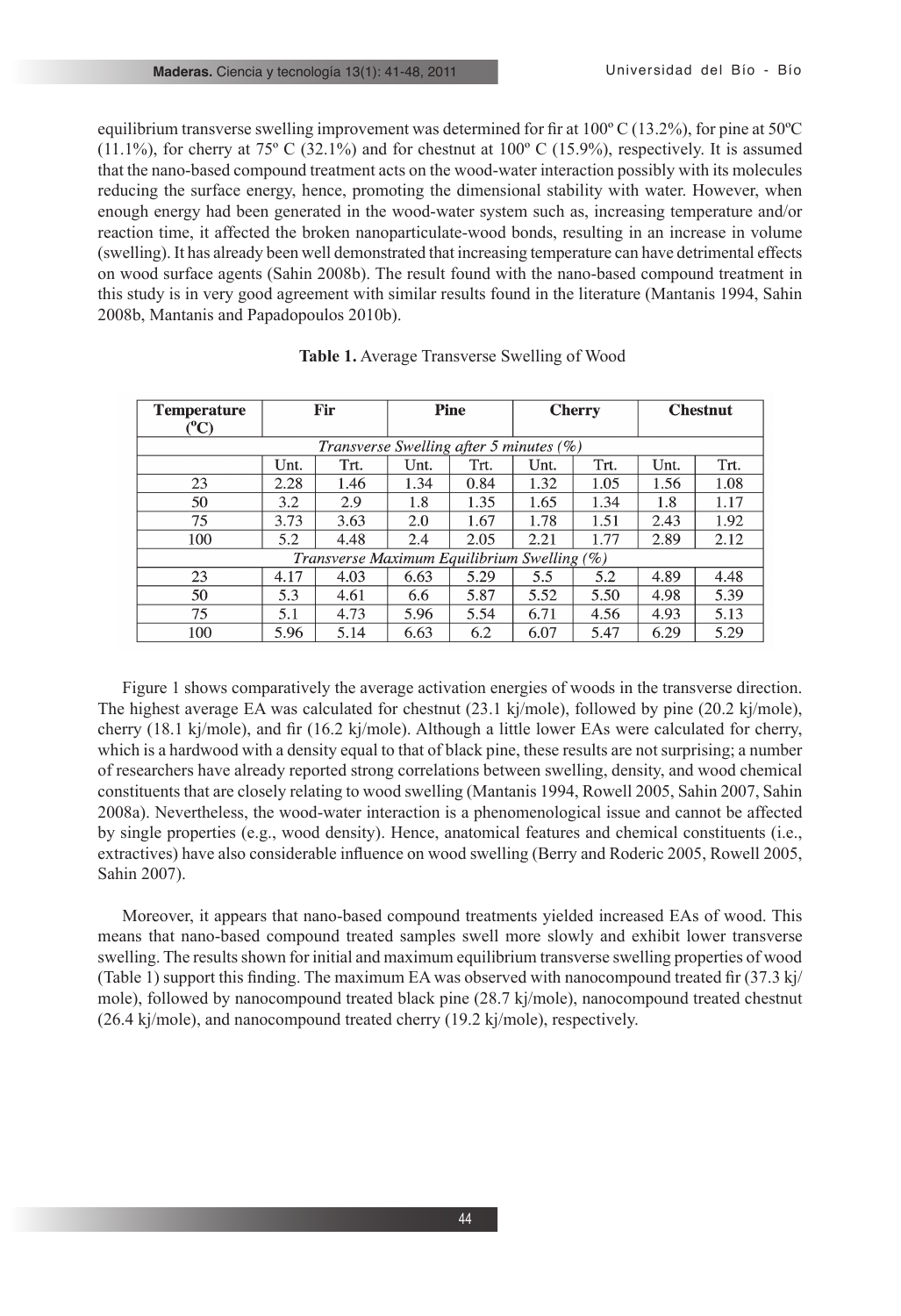

**Figure 1.** Transverse average activation energies of untreated and nanotreated wood species

The maximum water absorption of untreated and nano-based compound treated samples at four temperature levels are shown in figure 2. As expected, there was a correlation between temperature and water absorption for both untreated and nanocompound treated wood material. It was found that increasing temperature increased water sorption of both untreated and treated wood (Figure 2). For fir, the maximum water absorption occured at 100º C (approx. 52.1%), much higher than that at room temperature. However, the maximum water absorption for pine, cherry and chestnut was found to be at 75ºC, that is, approx. 53%, 38% and 35% higher than that observed at room temperature, respectively.

Interestingly, the nano-based compound treatment appeared not to improve the maximum water absorption of wood. This is somewhat surprising, considering that it were observed lowering swelling properties and decreasing swelling rates (increasing EAs) for the same species. However, nanoparticulatetreated samples showed higher water absorption at higher temperatures. The highest water absorption for nano-based compound treated material was found to be 131.1% for fir at 100ºC, followed by 88.6% for chestnut, 80.4% for cherry, and 63.2% for pine at 75ºC. The increase in the water absorption of wood species with the increase in temperature suggests a chemical reaction mechanism occurring during the water-wood interaction, but there was no specific correlation between swelling and water absorption whatsoever. It is likely that the wood's chemicals were modified with increasing temperature and affected the creation of more surface area for water molecules, especially in the cases of lignin and water-soluble extractives, which can be modified by the heat. Similar results have been reported for several species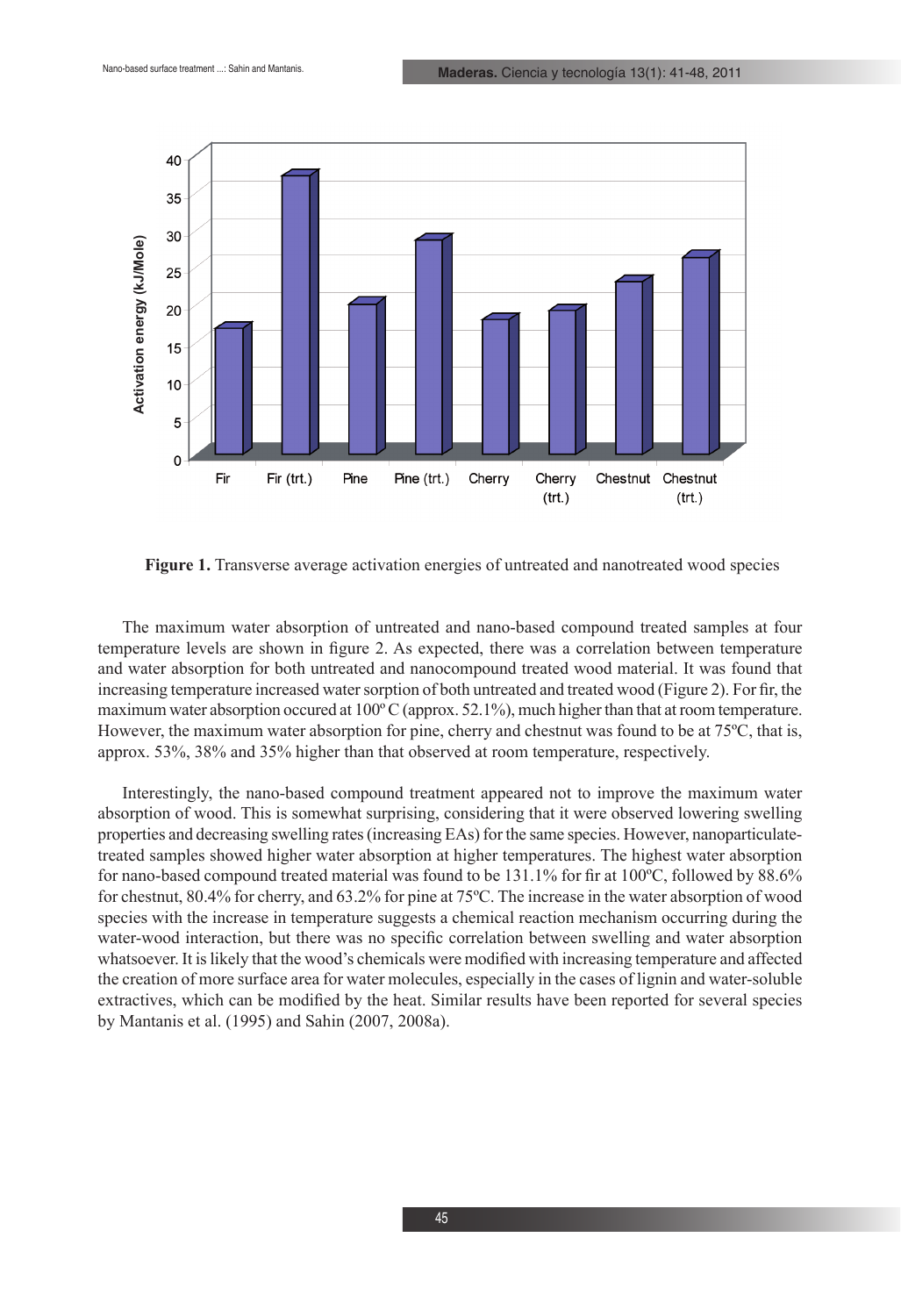

**Figure 2.** Water absorption of untreated and nano-based compound treated wood at different temperatures

Comparative results of the surface hardness of untreated and nano-based compound treated wood, above the fiber saturation point, at four temperature levels, are shown in Table 2. It was realised that absorption of water into a hydrophilic polymer (e.g., wood) showed considerably lowering effects on Shore D hardness of wood. It was found to lower the Shore-D hardness by 19, 16, 10, and 9 degrees at room temperature, for pine, fir, chestnut, and cherry, respectively, as compared to control samples. In addition, the temperature increase had a further lowering effect on shore D hardness. This was rather expected, because water can act as a plasticizer and it is well known that increasing temperature can further have plasticizing/softening effects, as shown in this work. Interestingly, the nano-based compound treatment typically lowered the Shore D hardness properties of wood by a few points under similar conditions. It is suggested that the nanocompound can lower the surface energy, hence promoting the dimensional stability of wood. However, this is not enough for lowering water absorption as well as improving surface hardness.

**Table 2.** Average Transverse Shore-D Hardness of Woods above the FSP

|       | Fir | Fir<br>(trt.) | <b>Black</b><br>pine | <b>Black</b><br>pine<br>$(\mathbf{trt.})$ | <b>Cherry</b> | <b>Cherry</b><br>(trt.) |    | Chestnut   Chestnut  <br>(trt.) |
|-------|-----|---------------|----------------------|-------------------------------------------|---------------|-------------------------|----|---------------------------------|
| Cont. | 51  | 40            | 66                   | 58                                        | 65            | 63                      | 66 | 63                              |
| 23    | 35  | 33            | 45                   | 39                                        | 56            | 51                      | 56 | 52                              |
| 50    | 35  | 28            | 41                   | 39                                        | 58            | 50                      | 56 | 50                              |
| 75    | 33  | 34            | 41                   | 38                                        | 53            | 50                      | 53 | 50                              |
| 100   | 33  | 33            | 42                   | 40                                        | 53            | 53                      | 54 | 53                              |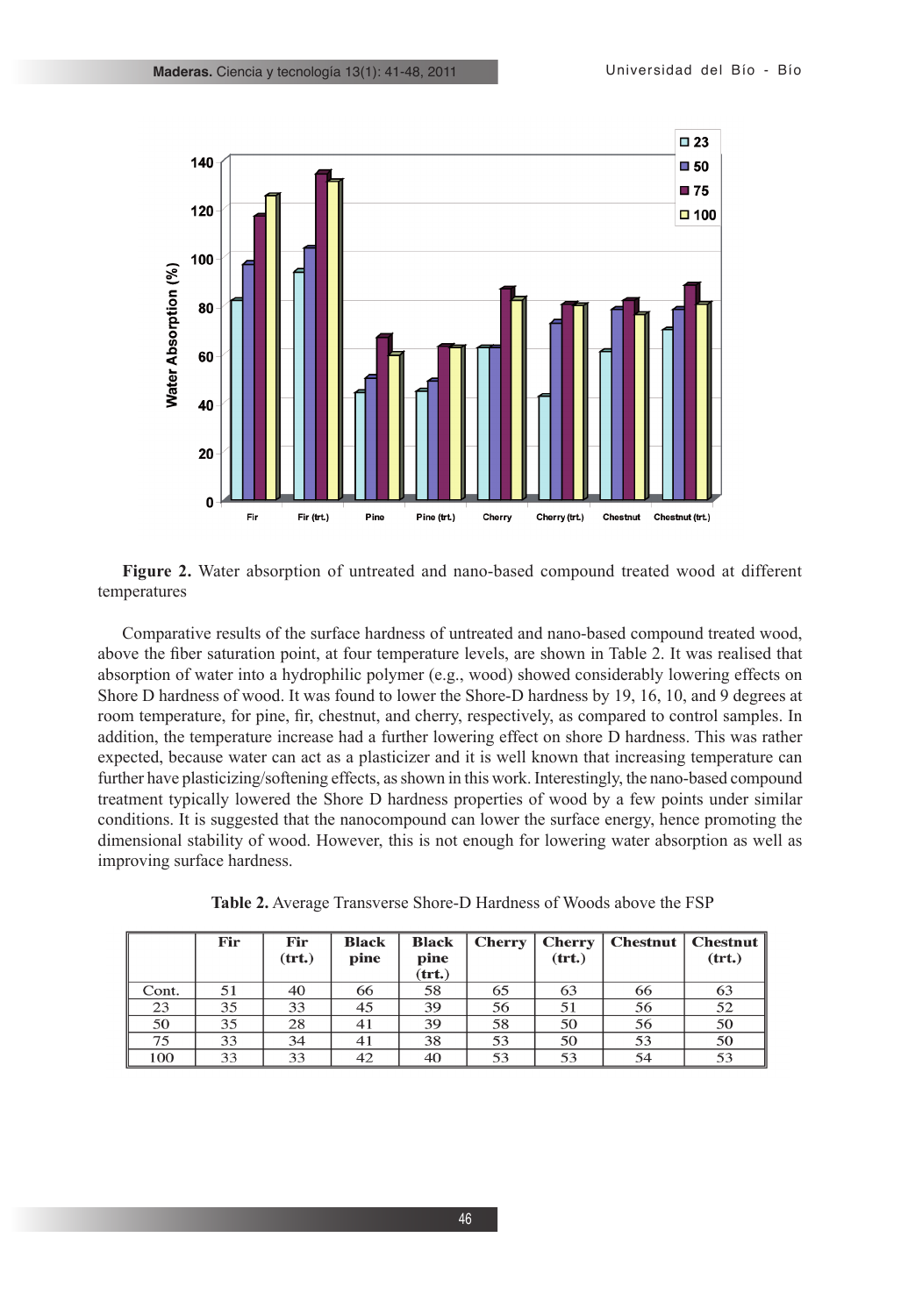Table 3 shows comparative results for the surface Shore-D hardness of untreated and nanocompound treated wood species after being immersed in water and air-dried. It was found that the surface Shore-D hardness of wood increased after drying in the air. However, increasing treatment temperature resulted in higher Shore-D hardness. Like previous findings (Table 2), the treated samples typically had lower Shore-D hardness as compared to untreated samples under similar conditions. The largest Shore-D hardness decrease of nanocompound samples was found to be 6 degrees for fir at 50ºC, 8 degrees for pine at 23ºC, 5 degrees for cherry at 50ºC, 75ºC and 100ºC, and 3 degrees for chestnut at 75ºC.

It is clear that the nanocompound used was not an effective agent for improving water absorption and surface hardness of wood at either above fiber saturation point, or after air drying. This is somewhat surprising considering the observed improvements in dimensional stability. However, this observed variability indicates that the types of wood species -although they might be chemically and anatomically different- are sufficiently similar to allow a consistent surface modification with water.

|     | Fir | Fir<br>(trt.) | <b>Black</b><br>pine | <b>Black</b><br>pine<br>(trt.) | $\left  \right $ Cherry $\left  \right $ | Cherry <sup>1</sup><br>$(\text{trt.})$ | Chestnut   Chestnut | (trt.) |
|-----|-----|---------------|----------------------|--------------------------------|------------------------------------------|----------------------------------------|---------------------|--------|
| 23  | 48  | 47            | 66                   | 58                             | 66                                       | 68                                     | 68                  | 68     |
| 50  | 53  | 47            | 64                   | 60                             | 73                                       | 68                                     | 71                  | 72     |
| 75  | 53  | 48            | 67                   | 60                             | 73                                       | 68                                     | 73                  | 70     |
| 100 | 54  |               | 66                   | 63                             | 69                                       | 64                                     | 69                  | 68     |

**Table 3.** Average Transverse Shore-D Hardness of Immersed in Water and Air-Dried Wood

Lignocellulosics have been studied regarding Shore-D hardness by a number of researchers (Patil *et al.* 2000, Magalhaes and da Silva 2004, Misha and Naik 2005). Increasing Shore-D hardness has been exhibited with styrene-treated Caribbean pine and maleic anhydride-treated fiber composites (Magalhaes and da Silva 2004, Misha and Naik 2005). However, Patil *et al.* (2000) reported that moisture absorption had a detrimental effect on the mechanical properties of the wood-polymer composites (e.g., Shore-D hardness).

#### **CONCLUSIONS**

Surface treatment with a nano-based compound was found to be effective for lowering initial and maximum equilibrium average transverse swelling of four wood species. However, it was not proven an effective agent for improving water absorption and surface hardness of woods at either above fiber saturation point or in the case of air-dried wood. It is likely that this particular nano-based compound can lower the surface energy, hence promoting the dimensional stability of wood. However, this is not enough for lowering the water absorption as well as increasing the surface hardness.

#### **REFERENCES**

**Albert, J.; Fotsing, M.; Tchagang, C. W. 2005.** Experimental determination of the diffusion coefficients of wood in isothermal conditions. *Heat Mass Transfer* 41: 977-980.

**Berry, S. L.; Roderick, M. L. 2005.** Plant-water relations and the fibre saturation point. *New Phytologist* 168: 25-37.

**Hill, C. A. S. 2006.** *Wood Modification* – *Chemical, Thermal and Other Processes*. John Wiley and Sons Ltd., West Sussex, UK